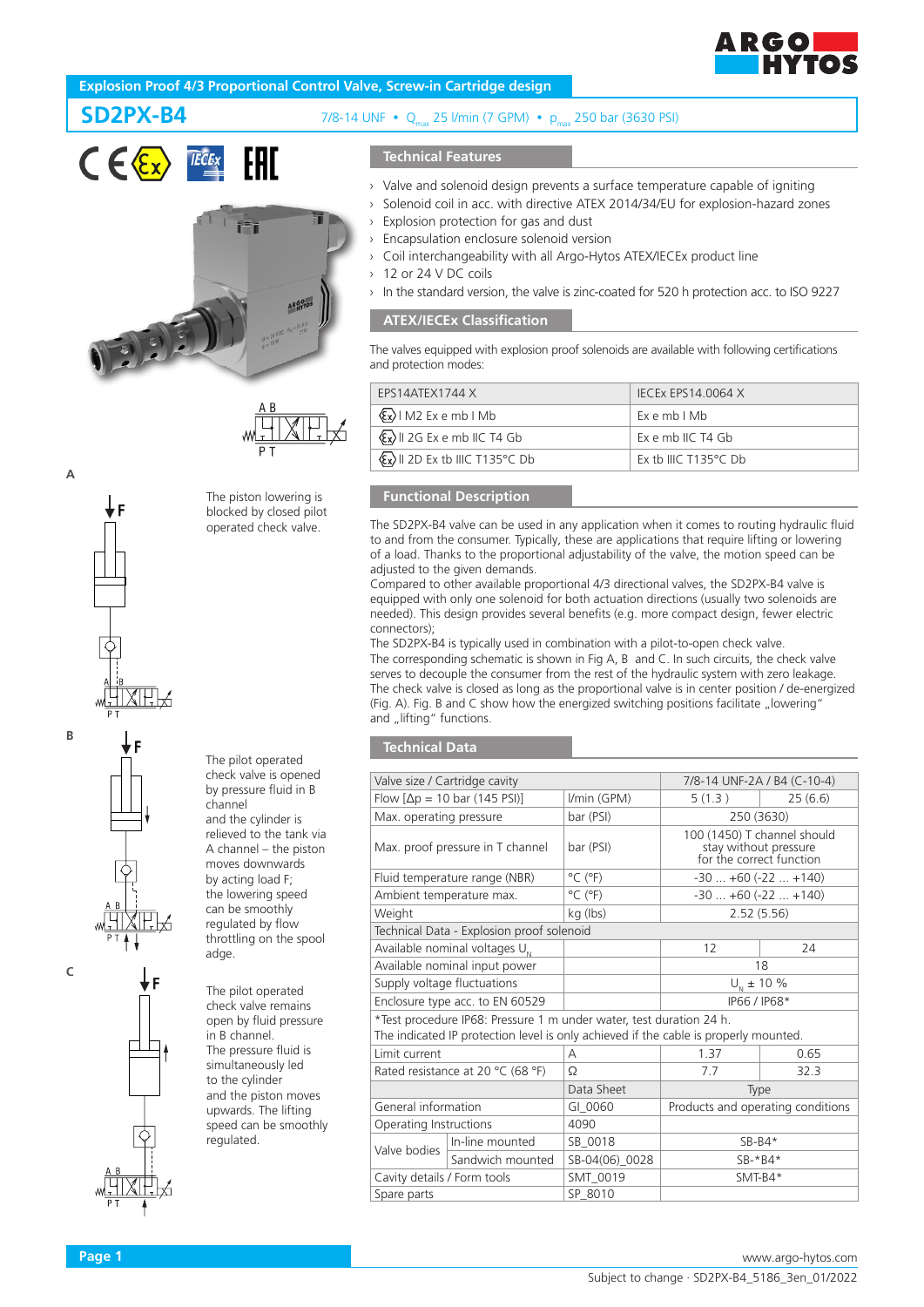

# **Ordering Code**



# **Characteristics** measured at v = 32 mm<sup>2</sup>/s (156 SUS)





















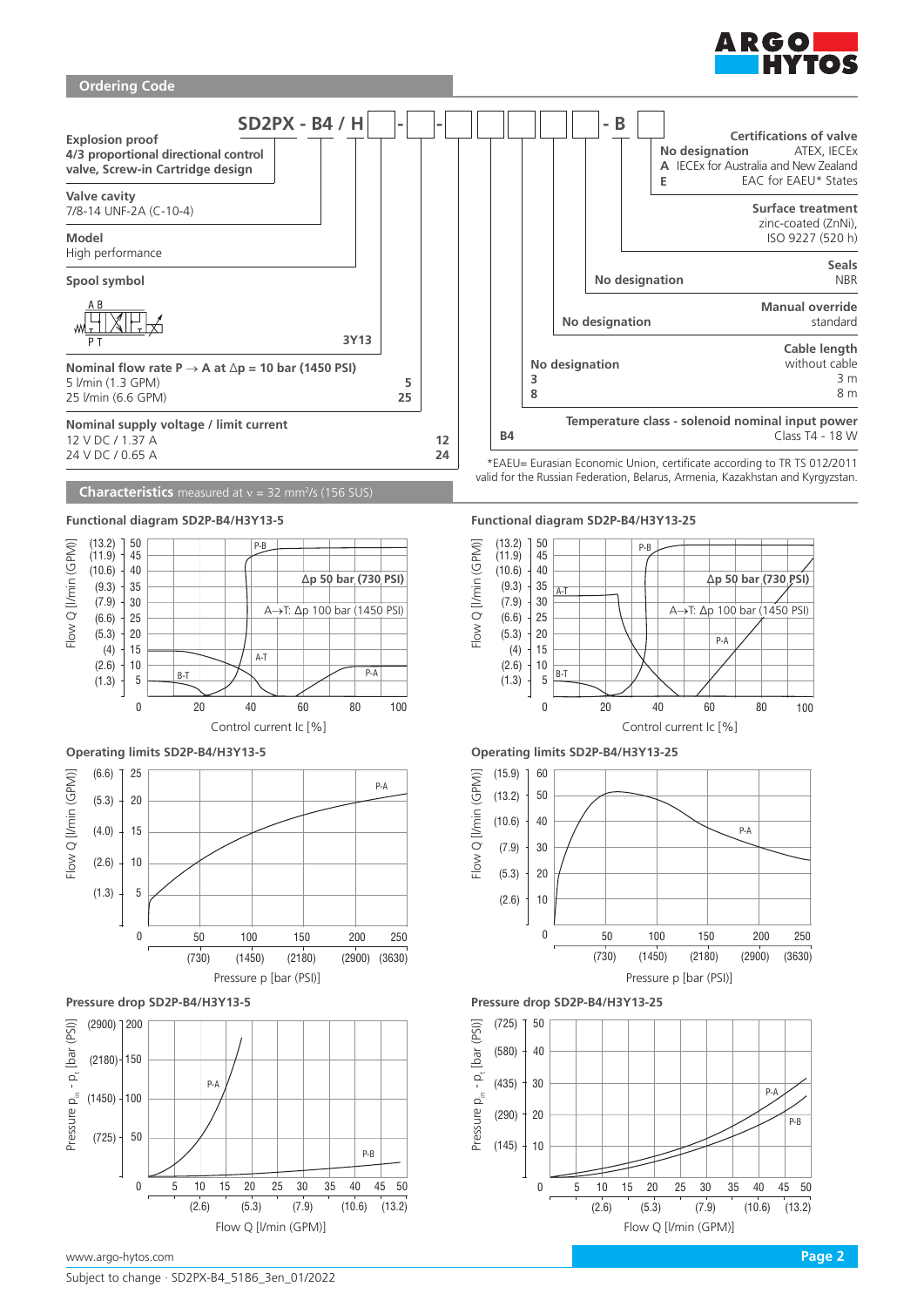

1

6

7

# **Flow characteristic SD2P-B4/H3Y13-5 Flow characteristic SD2P-B4/H3Y13-25**



| $\Delta p$ 10 bar (145 PSI)        | 5 | $p_{in}$ 150 bar (2180 PSI) |
|------------------------------------|---|-----------------------------|
| $p_{in}$ 20 bar (290 PSI)          | 6 | $p_{in}$ 250 bar (3630 PSI) |
| $p_{in}$ 50 bar (725 PSI)          |   | $p_{in}$ 200 bar (2900 PSI) |
| p <sub>in</sub> 100 bar (1450 PSI) |   |                             |

**Flow characteristic SD2P-B4/H3Y13-5 Flow characteristic SD2P-B4/H3Y13-25**



# **Marking Example**

**Marking of solenoid 18 W**

| Schienle Magnettechnik und Elektronik GmbH.<br>In Oberwiesen 3, D-88682 Salem, www.schienle.de |                               |
|------------------------------------------------------------------------------------------------|-------------------------------|
| EX18 046 18W 24 V DC                                                                           | <b>IP66 / IP68</b>            |
| $U_N = 24$ V DC $R_{20} = 32.3 \Omega$ $I_G = 0.65$ A $P_{20} = 17.8$ W                        |                               |
| EPS 14 ATEX 1 744 X / IECEx EPS 14.0064X                                                       |                               |
| $IM2$ $Fx$ $e$ $mb$ $IMb$<br>II 2G Ex e mb IIC T4 Gb<br>II 2D Ex th IIIC T135°C Db             |                               |
| $-40^{\circ}$ C < Tamb < $+60^{\circ}$ C                                                       | $\mathsf{CE}_{\mathsf{2004}}$ |
| external fuse $I_N \leq 3x I_G$                                                                |                               |
|                                                                                                | FA2020-0798/008               |

|  | Group I (Mining) |  |
|--|------------------|--|
|  |                  |  |

| High protection - equipment category<br>M <sub>2</sub><br>Type of protection: e - increased safety, mb - encapsulated<br>Gas group (methane)<br>Equipment protection level - high level protection for explosive atmosphere<br>Mb<br><b>Group II</b><br>ATEX mark of conformity to the 2014/34/EU directive and to the applicable technical norms<br>Solenoid for surface plants with gas and vapors environment for zones 1 and 2<br>Solenoid for surface plants with dust environment for zones 21 and 22<br>Type of protection: e - increased safety, mb - encapsulated<br>Type of protection: tb - protection by enclosure<br>Equipment suitable for substances (gas) of all group<br>llС<br>IIIC<br>Equipment suitable for all kinds of dust<br>Temperature class (maximum solenoid surface temperature)<br>Maximum solenoid surface temperature<br>Equipment protection level - high level protection for explosive gas atmosphere<br>Gb<br>Equipment protection level - high level protection for explosive dust atmosphere<br>Db. | ∕£x                                     | ATEX mark of conformity to the 2014/34/EU directive and to the applicable technical norms |
|-------------------------------------------------------------------------------------------------------------------------------------------------------------------------------------------------------------------------------------------------------------------------------------------------------------------------------------------------------------------------------------------------------------------------------------------------------------------------------------------------------------------------------------------------------------------------------------------------------------------------------------------------------------------------------------------------------------------------------------------------------------------------------------------------------------------------------------------------------------------------------------------------------------------------------------------------------------------------------------------------------------------------------------------|-----------------------------------------|-------------------------------------------------------------------------------------------|
|                                                                                                                                                                                                                                                                                                                                                                                                                                                                                                                                                                                                                                                                                                                                                                                                                                                                                                                                                                                                                                           |                                         | Group I for mines                                                                         |
|                                                                                                                                                                                                                                                                                                                                                                                                                                                                                                                                                                                                                                                                                                                                                                                                                                                                                                                                                                                                                                           |                                         |                                                                                           |
|                                                                                                                                                                                                                                                                                                                                                                                                                                                                                                                                                                                                                                                                                                                                                                                                                                                                                                                                                                                                                                           | Ex e mb                                 |                                                                                           |
|                                                                                                                                                                                                                                                                                                                                                                                                                                                                                                                                                                                                                                                                                                                                                                                                                                                                                                                                                                                                                                           |                                         |                                                                                           |
|                                                                                                                                                                                                                                                                                                                                                                                                                                                                                                                                                                                                                                                                                                                                                                                                                                                                                                                                                                                                                                           |                                         |                                                                                           |
|                                                                                                                                                                                                                                                                                                                                                                                                                                                                                                                                                                                                                                                                                                                                                                                                                                                                                                                                                                                                                                           |                                         |                                                                                           |
|                                                                                                                                                                                                                                                                                                                                                                                                                                                                                                                                                                                                                                                                                                                                                                                                                                                                                                                                                                                                                                           | $\langle \epsilon_{\mathbf{x}} \rangle$ |                                                                                           |
|                                                                                                                                                                                                                                                                                                                                                                                                                                                                                                                                                                                                                                                                                                                                                                                                                                                                                                                                                                                                                                           | II 2G                                   |                                                                                           |
|                                                                                                                                                                                                                                                                                                                                                                                                                                                                                                                                                                                                                                                                                                                                                                                                                                                                                                                                                                                                                                           | II 2D                                   |                                                                                           |
|                                                                                                                                                                                                                                                                                                                                                                                                                                                                                                                                                                                                                                                                                                                                                                                                                                                                                                                                                                                                                                           | Ex e mb                                 |                                                                                           |
|                                                                                                                                                                                                                                                                                                                                                                                                                                                                                                                                                                                                                                                                                                                                                                                                                                                                                                                                                                                                                                           | Ex tb                                   |                                                                                           |
|                                                                                                                                                                                                                                                                                                                                                                                                                                                                                                                                                                                                                                                                                                                                                                                                                                                                                                                                                                                                                                           |                                         |                                                                                           |
|                                                                                                                                                                                                                                                                                                                                                                                                                                                                                                                                                                                                                                                                                                                                                                                                                                                                                                                                                                                                                                           |                                         |                                                                                           |
|                                                                                                                                                                                                                                                                                                                                                                                                                                                                                                                                                                                                                                                                                                                                                                                                                                                                                                                                                                                                                                           | T4                                      |                                                                                           |
|                                                                                                                                                                                                                                                                                                                                                                                                                                                                                                                                                                                                                                                                                                                                                                                                                                                                                                                                                                                                                                           | T <sub>135</sub>                        |                                                                                           |
|                                                                                                                                                                                                                                                                                                                                                                                                                                                                                                                                                                                                                                                                                                                                                                                                                                                                                                                                                                                                                                           |                                         |                                                                                           |
|                                                                                                                                                                                                                                                                                                                                                                                                                                                                                                                                                                                                                                                                                                                                                                                                                                                                                                                                                                                                                                           |                                         |                                                                                           |

(4.2)

(2.1)

(8.5) (6.3)

Flow Q [l/min (GPM)]

(10.6)  $(12.7)$ 

> 8 16

1

1  $p_{in}$  20 bar (290 PSI)  $\frac{4}{5}$   $\frac{p_{in}}{150}$  bar (2180 PSI)  $\frac{1}{2}$   $\frac{p_{in}}{p_{in}}$  50 bar (725 PSI)  $\frac{5}{5}$   $\frac{p_{in}}{p_{in}}$  200 bar (2900 PSI) 2 p<sub>in</sub> 50 bar (725 PSI) 5 p<sub>in</sub> 200 bar (2900 PSI)<br>3 p<sub>in</sub> 100 bar (1450 PSI) 6 p<sub>in</sub> 250 bar (3630 PSI)

 $\overline{2}$ 3 4 6

 $p_{in}$  250 bar (3630 PSI)  $\qquad 5$   $\qquad p_{in}$  150 bar (2180 PSI)<br>  $p_{in}$  200 bar (2900 PSI)  $\qquad 6$   $\qquad p_{in}$  100 bar (1450 PSI) 2  $p_{in}$  200 bar (2900 PSI) 6  $p_{in}$  100 bar (1450 P<br>3  $p_{in}$  20 bar (290 PSI) 7  $p_{in}$  50 bar (725 PSI)

30 40 50 60 70 80 90 100

Control current [%]

5

40

48

 $\frac{3}{4}$  p<sub>in</sub> 20 bar (290 PSI)<br>4 Ap 10 bar (145 PSI)  $\Delta p$  10 bar (145 PSI)

 $0\frac{1}{30}$ 

 $(5.3)$   $\pm 20$ 

 $(7.9)$ 

Flow Q [l/min (GPM)]

Flow Q [I/min (GPM)]

30

Flow rate P - A

 $(13.2)$  750  $(10.6)$  40

 $(2.6) + 10$ 

32 24

0

p<sub>in</sub> 100 bar (1450 PSI)

**Marking of non-electrical part of valve**

**ATEX / IECEx**

 $12/20$ 





10 20 30 40 50 60 70 80 90 100

42140000